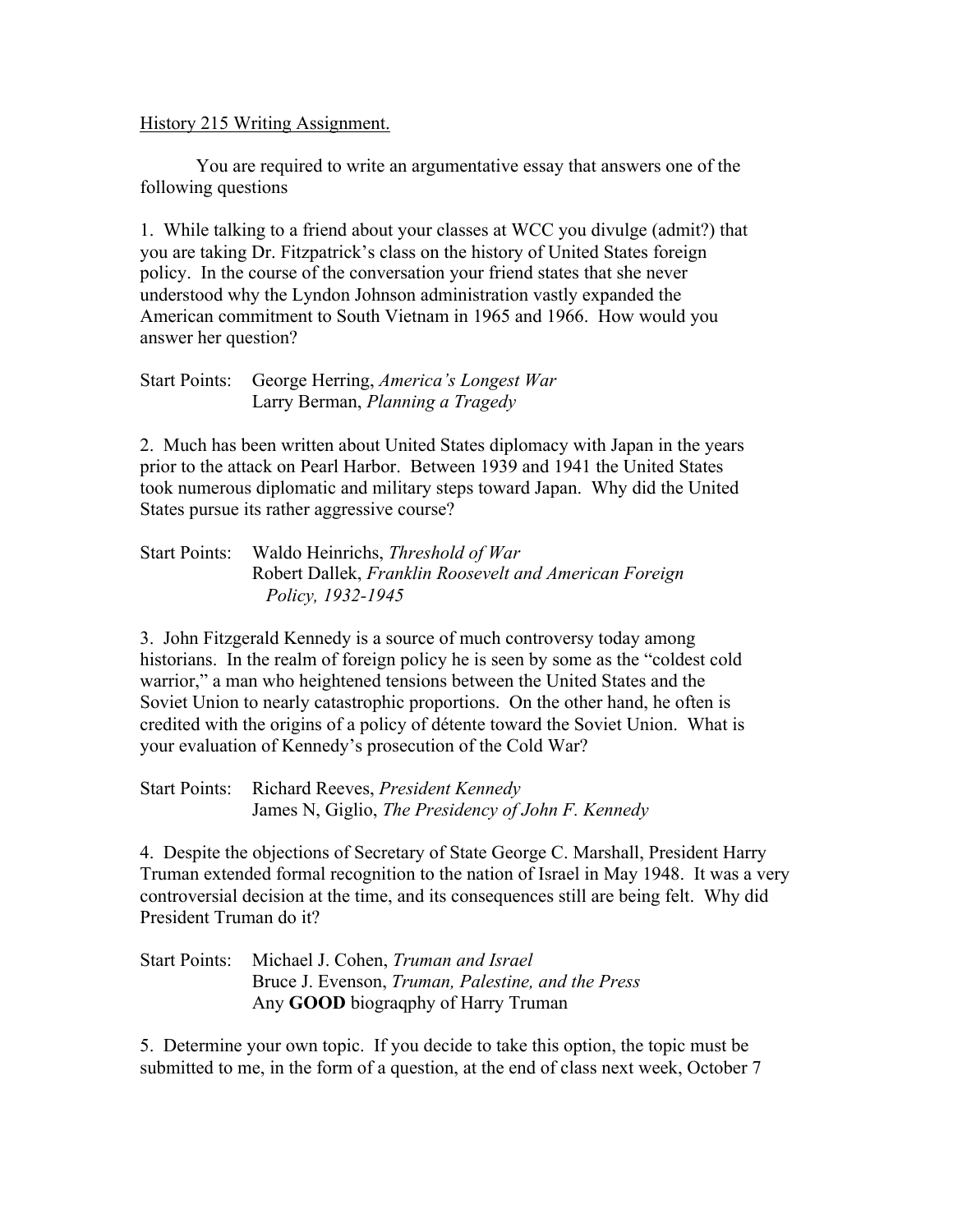## Additional Instructions

LENGTH. The final paper should be between 1500 and 2000 words in length and must be typewritten.

SOURCES AND CITING THEM. At a minimum, the paper should employ three books as sources of information. These books must be secondary sources (i.e., written by historians), *not* primary sources (i.e., written by participants). Assigned books for this course do not count against the requirement.

For first citation:

<sup>1</sup>Chester Wilmot, Struggle for Europe (New York: Carroll and Graf, 1952), 103-107.

For subsequent citations:

<sup>15</sup>Wilmot, Struggle for Europe, 376.

For other citation formats I urge you to refer to *A Manual for Writers of Term Papers, Theses, and Dissertations* by Kate Turabian (available at numerous bookstores or online). You might consider purchasing it as it will prove invaluable to during your college career.

PLAGIARISM. Plagiarism is the use of another person's words or ideas in your writing without giving proper credit to the author. It is plagiarism to copy text from a book, a web site, a journal or newspaper article, or from a friend's paper (to name just a few examples) without giving proper credit. It is also plagiarism to submit a paper that you did not write as your own work.

Any submission that I determine contains plagiarized material will receive a "zero" and the case will be referred to the college for further action.

FORMAT. The paper should be double-spaced and, if you use a computer, the font size should be set at "12". These measures will allow me to make legible comments on the text of the paper. Please place on the paper a cover sheet with your name and the paper's title. Finally, insure that every page is numbered and has your name on it.

BOOKS. With each question I have provided the title of a book that is a "start point", a book to which you can turn to start your research. You are in no way obligated to look at or to use that book. It is simply my attempt to give you a "push" in the right direction. Also, at the end of each chapter in the textbook there is a section entitled "Further Reading". These books, too, can be a start point. Indeed, you need go no farther than to find the books listed in the text.